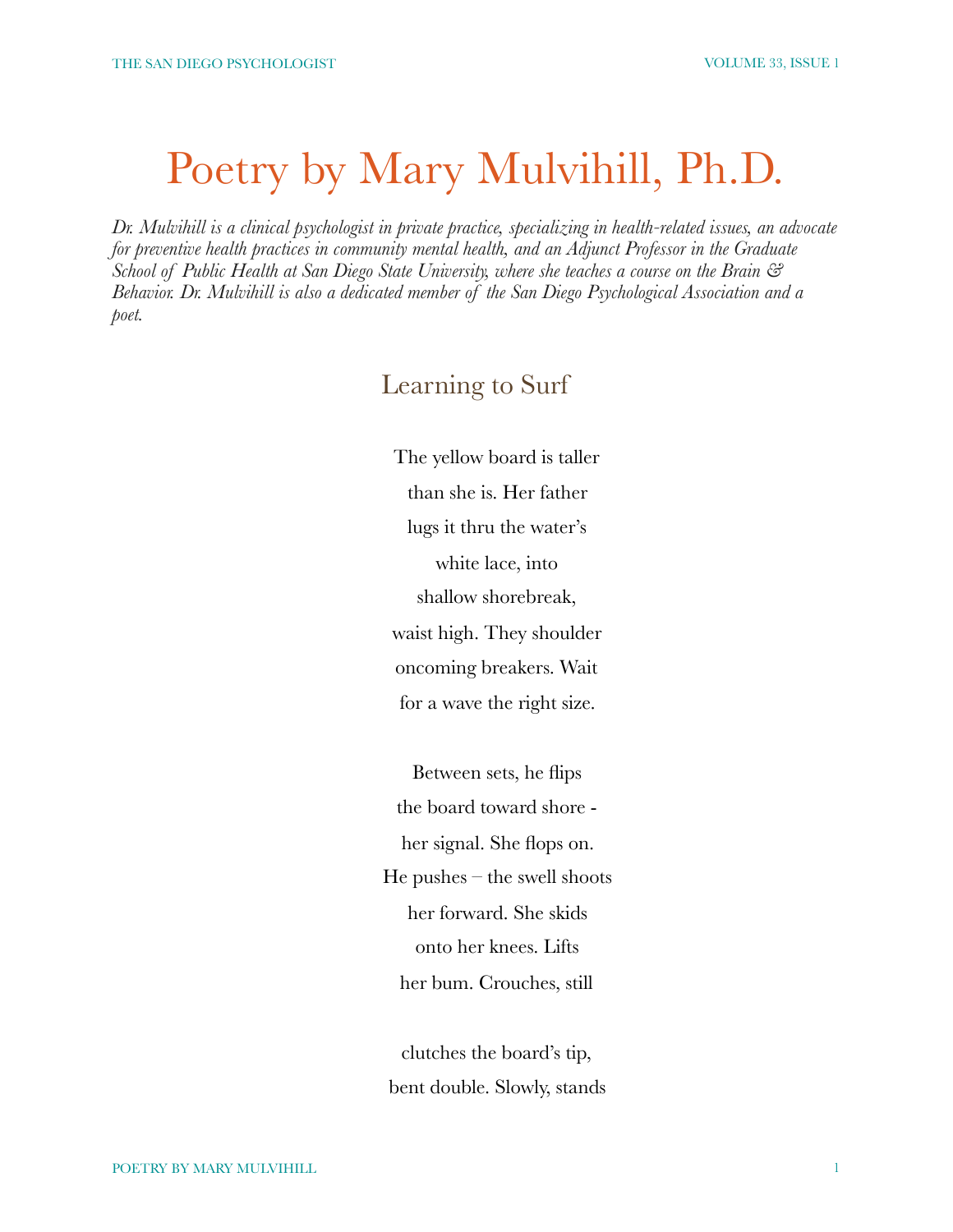just as the board runs aground In the soft sand, out of ocean. This goes on for an hour. She imagines herself flying through the tube. Slips.

Is whomped. Bobs up. Fetches the board. After a while, her body takes over. Enjoys the little glide so much, she forgets clumsy. Is lifted into flow. Balances.

Finally

rides all the way in. Leaps off, elated. Dances in the kelp. Her father shares the joy. Poignantly releases a little part of her. Knows from this day forward she's betrothed to the sea.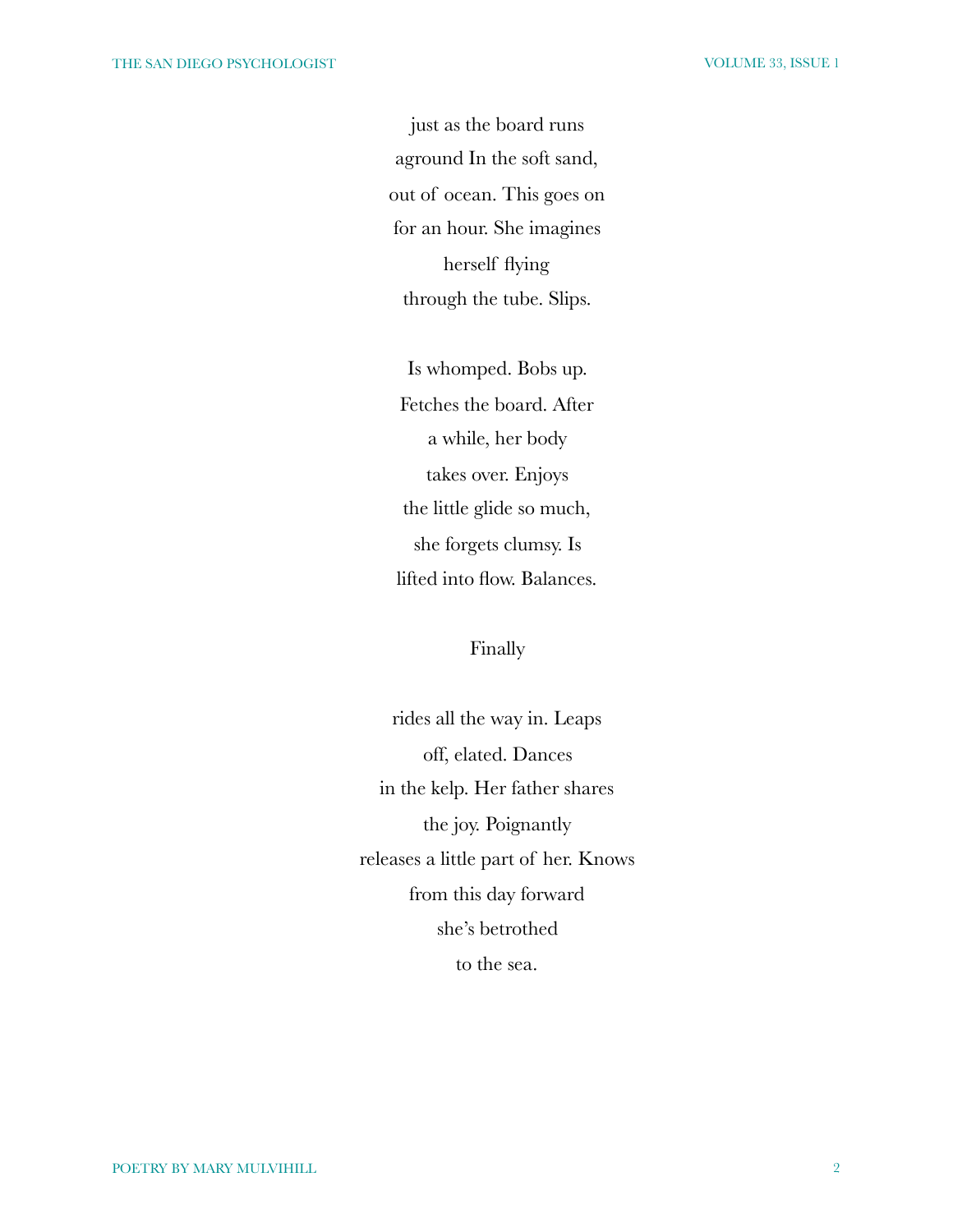## Muse

I am the one who knows why the chicken crossed the road. I own the moon & from there, I arrange things to my taste. I open the latches to air out the demons. I get the absurdity of it all.

I am the love child of Focus & Flow. I write the lines on the back of the cereal boxes & paint them down the center of the road. I will cook you such a savory stew, it will make your eyelashes grow.

While you sleep, I tattoo your eclipsed heart with luminous shapes. When you awake, I embrace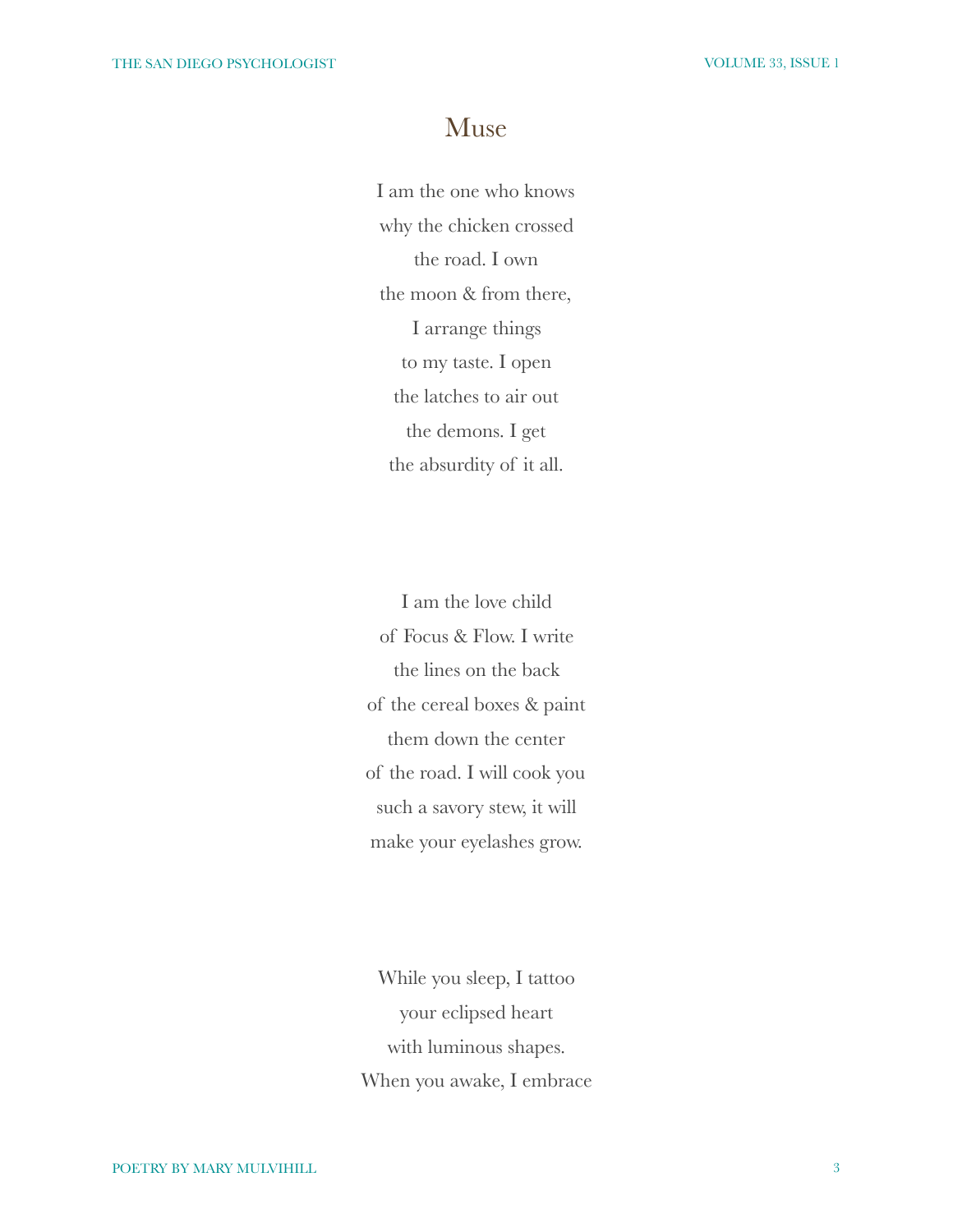you with just enough pressure to glue you back together. When you arise, I shower you with moist kisses till you finally glow.

I am the odor eliminator of your soul. I insist upon fresh underwear & regular flossing with rainbows. With me in your corner, baby you're always ready to rock'n roll !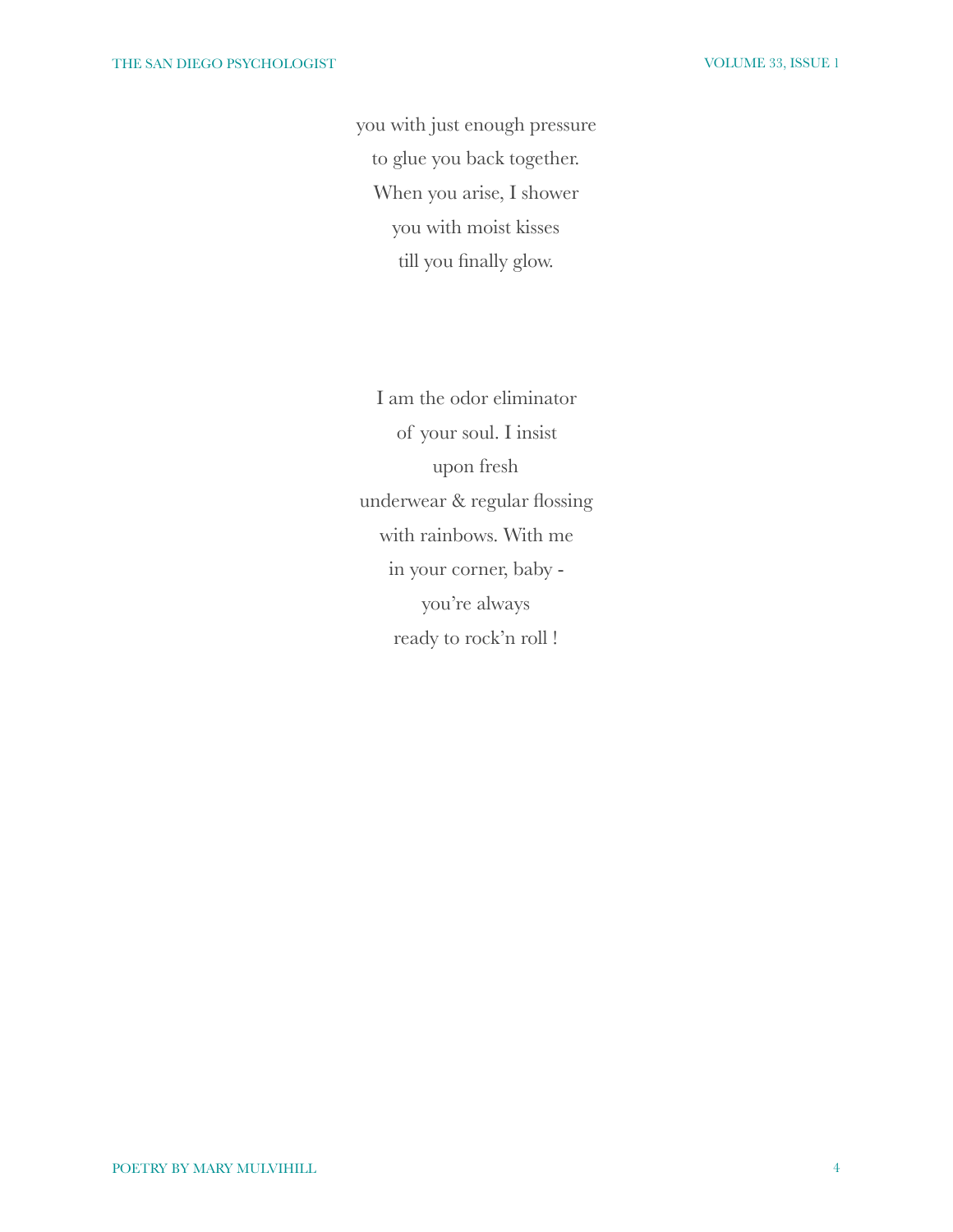## The Hummingbird

That afternoon you sat down on the stone patio, book open, seeking sun, though the day was grey, who suspected, after all that rain such a tiny, winged creature, buzzing for nectar, would find you still sweet enough to attract her ?

You could not know how she was gliding in on the monstrous slow motion vibrations from your own great heart. How she thrilled to see her whole head, minus the long, slender beak, reflected in just one of your enormous